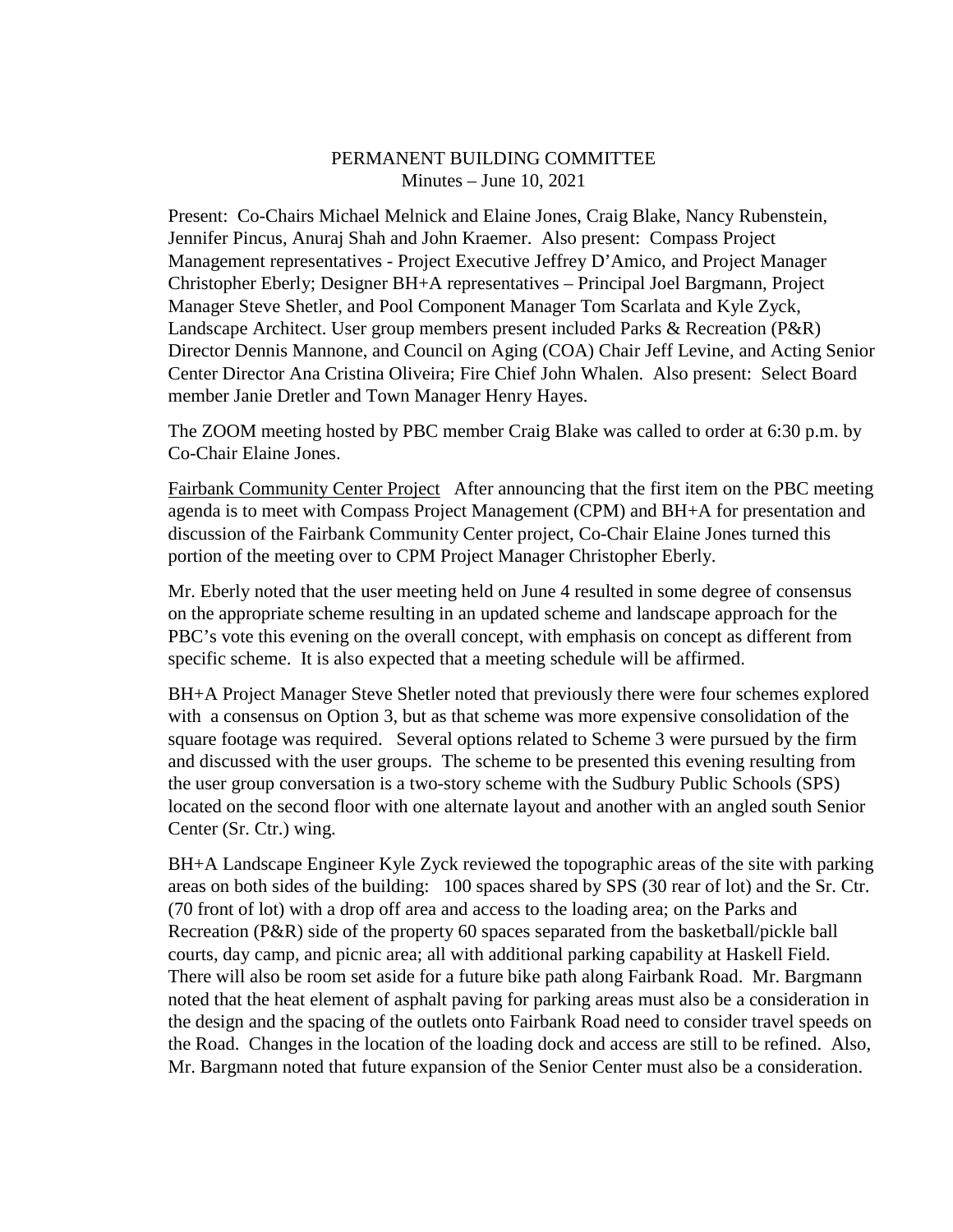In response to Mr. Melnick's concern about use of a second floor requiring the expense of an elevator, Mr. Bargmann noted that placing SPS on the first floor infringes on scarce lot space and although a two-story building comes with costs, it is thought that the cost of the additional footprint required with the "one story" option would offset that. Mr. Bargmann also noted that the cost estimate at the end of the schematic phase will include all such costs.

Mr. Bargmann noted that extras such as required bathrooms added 790 sf of new rooms but with the grossing factor that is not seen as a problem, adding that although the current concept is 140 sf over the ICON feasibility study budget, the trend is in the right direction to maintain the budget.

Although SPS representatives were unable to attend this meeting, it was reported that SPS is comfortable with the spacing and location as long as there are accessible parking spaces.

P&R Chair Mara Huston was unable to attend the meeting but sent an email setting forth some of her questions/concerns which Mr. Bargmann noted will be addressed in the plan progression. P&R Director Dennis Mannone was pleased with the conceptual plan including the site, but noted some logistical concerns to be addressed during subsequent design phases.

COA Chair Jeff Levine expressed his opinion that the size of the multi-purpose room was too small for the 90-seat (each side) needs of the Seniors He also expressed a concern that the layout showing the SPS entrance near the multi-purpose room results in too little storage space in that room. Mr. Bargmann stated his belief and experience with other Sr. Center designs that the multi-purpose room can seat 90 on each side, offering Mr. Levine an opportunity to tour these other facilities with him. Additionally, Mr. Levine was concerned about noise generated by P&R use of program rooms 1-3 (such as by kids during days when summer camp is indoors or school vacation programs are run during the day) while seniors use the fitness and arts and crafts rooms. Another concern he had was securing senior center spaces from anyone accessing the shared multi-purpose space and from kids and teens in the corridors.

Mr. Bargmann noted that although the gymnasium size has been increased from the undersized ICON plan, it was increased to accommodate basketball with a 3 ft. safety zone and room for bleachers and players. He noted that he would be working with the Fire Chief who noted a concern as to the storage space for the shelter.

Mr. Bargmann noted the goal for BH+A this evening is to have a concept chosen for BH+A development which will provide the opportunity to solve the secondary program issues. Mr. Eberly added that all issues will be examined in detail at this higher level.

The group then discussed the suggestion presented by Co-Chair Jones to approve the consensus solution presented this evening as the basis for schematic design. Mr. Kraemer noted his concerns with going forward at this time without knowing the full budgetary implications. Mr. Kraemer noted his concerns regarding going forward with option 3, primarily that option 3 was the  $3<sup>rd</sup>$  most costly option at approximately \$2,542,000 in construction costs higher than option 1. Option 1 being closest to original design intent. Mr.